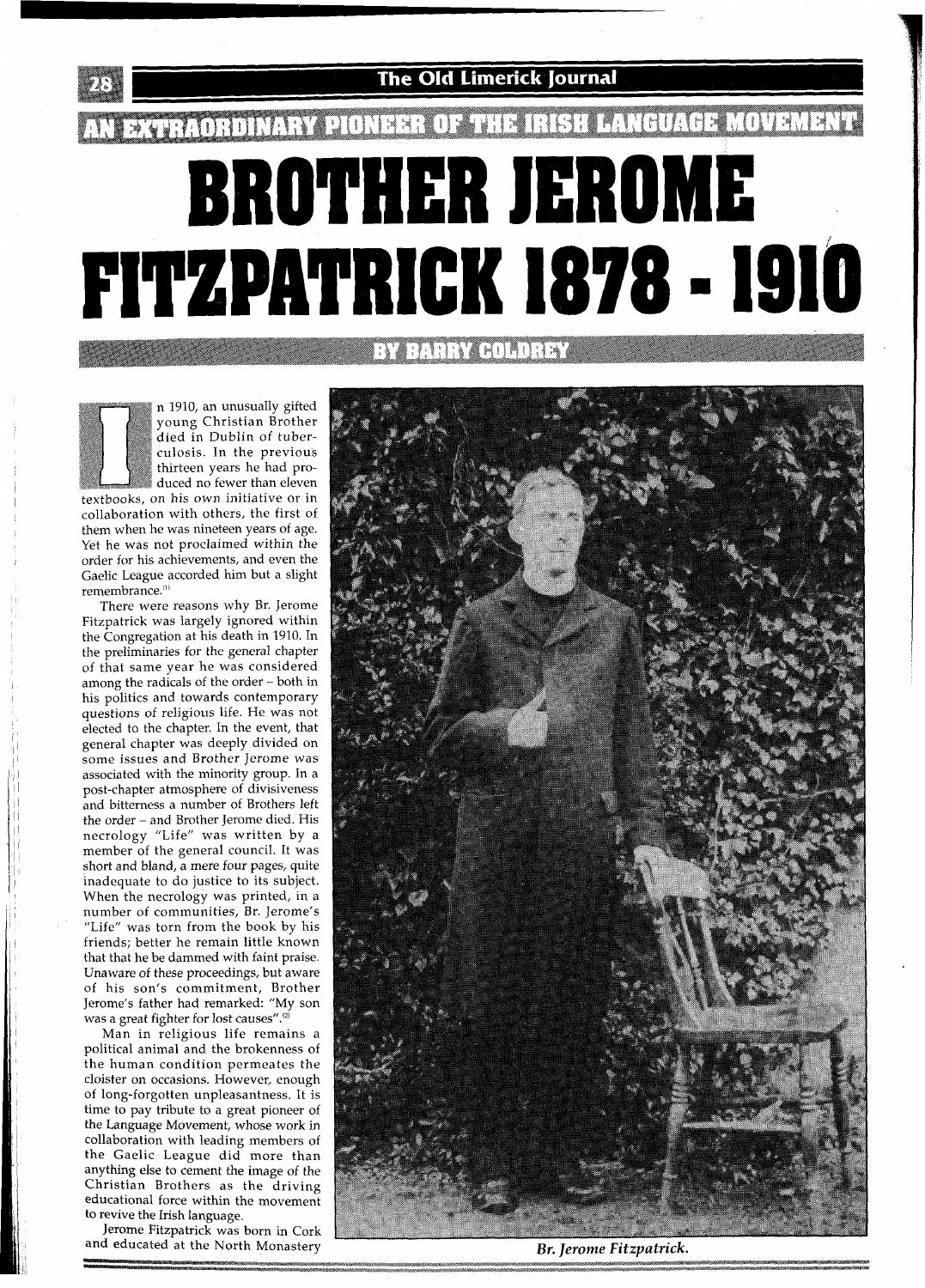where he scored impressive results in the Intermediate Examinations between 1892 and 1894. $(3)$  In the latter year, he joined the Christian Brothers and by the following year, when he was 19 years old he was receiving advice and assistance from Eoin McNeill on his *First Irish Grammar,* as he wrote: "Thank you for your kindness in correcting the Irish exercises ... I am continuing the Second Book"<sup>(4)</sup>

By 1898, Fitzpatrick was teaching the Middle Grade Intermediate class at CBS Synge Street, Dublin, and was achieving exceptional results with his students. There was a dearth of resource material for teachers and students of Irish: few grammar books, dictionaries, essay books and short stories were available. In his spare time Fitzpatrick began work on an *Irish Grammar* which was to establish his reputation in Irish-Ireland circles.

In December, 1900, Fitzpatrick wrote to McNeill "once again" for assistance with his new book "in aid of a noble cause". He had rewritten the first draft, paying attention to all McNeill's suggestions, and now requested an endorsement of his work to assist<br>in having it published. It is also plain that McNeill was in the process of writing or revising the

chapter on the irregular verbs for the proposed textbook. $^{(5)}$  It is not possible to specify exactly to what extent Eoin McNeill was involved in the preparation of the text but collaboration appears to have been close, rather than casual. Br. Jerome had also sought and received help from Mr. W. Shortall, a lay teacher at CBS Synge Street. Shortall did proofreading and gave secretarial assistance to him when he was away from Dublin on summer holidays in the Dingle peninsula. Shortall also wrote the chapter on "Irish Phonetics" for the text. $60$ 

A month after his previous letter, Fitzpatrick thanked McNeill for "your beautiful notes on the Irish verb" and added:

*I am delighted with your arrangement of the tenses and voices. I can assure you that I have used your manuscript very freely. I sometimes say to myself that by the time the book is published I shall have very little claim to it, as my contribution will form a very small fraction indeed.' Notwithstanding all you have already done for me, I am going to intrude on your generosity again. There are a few*   $minor$  *points.*<sup>(2)</sup>

In May, 1901, McNeill was invited to correct the proof-sheets of the text as they came from the printer "seeing that up to the present I have made so many slips in the grammar".<sup>(8)</sup> Apparently there were no further problems with the work



and it was soon released. Immediately there was an encouraging response from reviewers. One noted that the Christian Brothers had been "very emphatic" in thanking Mr. John McNeill for his invaluable and generous assistance with the preparation of the book. The reviewer noted that since McNeill had worked on the book its excellence was guaranteed, and because it emanated from the Christian Brothers it was assured wide and immediate acceptance.<sup>(9)</sup>

McNeill himself, was one of the reviewers and his comments in the *Irish Ecclesiastical Record* were less fulsome and more technical. More enthusiastic than most was the anonymous reviewer in the *Irish People* who outlined at length the previous services of the Christian Brothers to the people of Ireland: they had fought the Satanic denationalizing tendencies of the Commissioners of National Education for generations; their textbooks for decades had taught Irish children the history and geography of their own country; and they had pioneered the revival of the native language by introducing the study of Irish into many of their schools. After all this achievement for the nation, their new *Irish Grammar* would be welcomed joyfully by every teacher and student of the language. The book was described as "splendidly cloth-bound, comprehensive, with an artistically designed cover and issued at a moderate price".<sup>(10)</sup> It marked

an epoch in the history of the Irish revival.

In May, 1902, Fitzpatrick sent a copy of his new book to Douglas Hyde with the following dedication: "As a small token of gratitude for your assistance to me on several occasions".<sup>(11)</sup> Meanwhile, Brother Jerome had begun work on his *Anrotated Irish Texts* before the final release of the Irish Grammar. This new work necessitated some negotiation with Douglas Hyde in May, 1902, when Fitzpatrick wrote Hyde a long and emotional letter, obviously the work of a man under some strain. They had met at a function at the Rotunda some time before, when Fitzpatrick had been unaware that Hyde himself had prepared an edition of the same short stories. Understandably, Hyde did not want another similar book placed on the market.

Fitzpatrick told Hyde that he had prepared a complete vocabulary for students using the *Annotated Irish Texts* and now he offered this vocabulary in return for Hyde's permission to publish an expurgated edition of the proposed book. As he said: "There are several schools which will not take up Irish as long as our prescribed authors contain anything which is objectionable". Since there is a good deal of

robust sexuality in the stories of the Tain, an expurgated edition was necessary for teachers dealing with young and innocent children.

Fitzpatrick concluded his appeal by recounting his extraordinary efforts on behalf of the language revival: sleepless nights, sacrificed vacations and holidays "through a purely disinterested zeal for the re-establishment of our dear old tongue". $(12)$  He concluded by stressing that a bowdlerized version of Hyde's work would permit more schools to take up the study of the language.

Hyde gave the required permission, and in his letter of acknowledgement Fitzpatrick mentioned that since the first edition of the *Irish Grammar* was almost sold out, he was revising the material.

He invited Hyde's suggestions.<sup>(13)</sup> In view of this success with Brother Jerome's work, the Publications Committee of the Gaelic League turned down suggestions that any other grammar book be prepared, since: "The Committee are of the opinion that the *Simple Lessons* and the Christian Brothers' *Grammar* meet our present requirements".<sup>(14)</sup>

Almost immediately afterwards, Fitzpatrick began work on a book which would be a suitable guide for composition practice, that is to say, compositions translated from Irish to English and from English to Irish. None was available in the Irish language. After